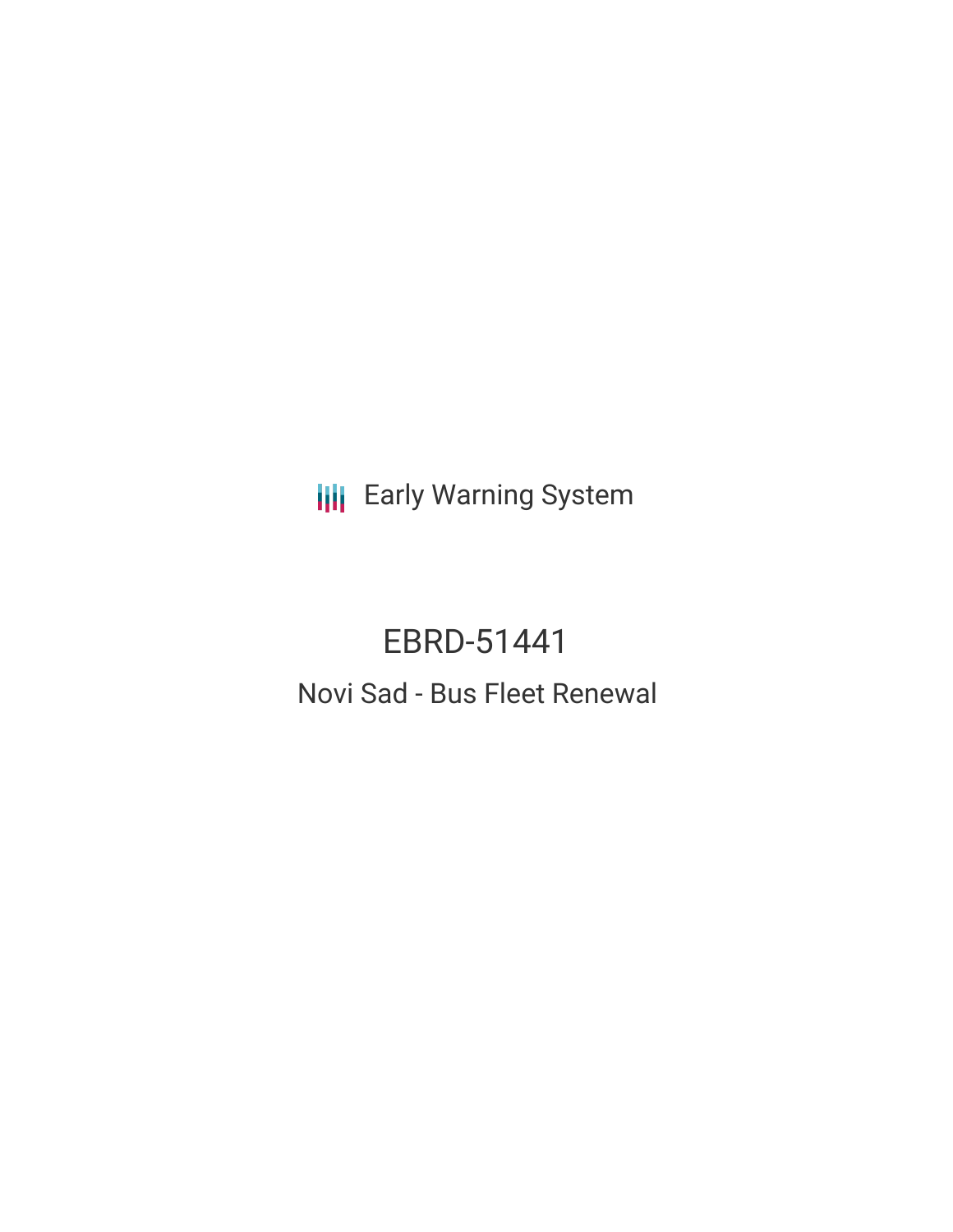## **Quick Facts**

| <b>Countries</b>               | Serbia                                                  |
|--------------------------------|---------------------------------------------------------|
| <b>Specific Location</b>       | Novi Sad                                                |
| <b>Financial Institutions</b>  | European Bank for Reconstruction and Development (EBRD) |
| <b>Status</b>                  | Proposed                                                |
| <b>Bank Risk Rating</b>        | B                                                       |
| <b>Voting Date</b>             | 2019-11-26                                              |
| <b>Borrower</b>                | Public Transport Company of the City of Novi Sad        |
| <b>Sectors</b>                 | Infrastructure, Transport                               |
| <b>Investment Type(s)</b>      | Loan                                                    |
| <b>Investment Amount (USD)</b> | \$7.77 million                                          |
| <b>Project Cost (USD)</b>      | \$7.77 million                                          |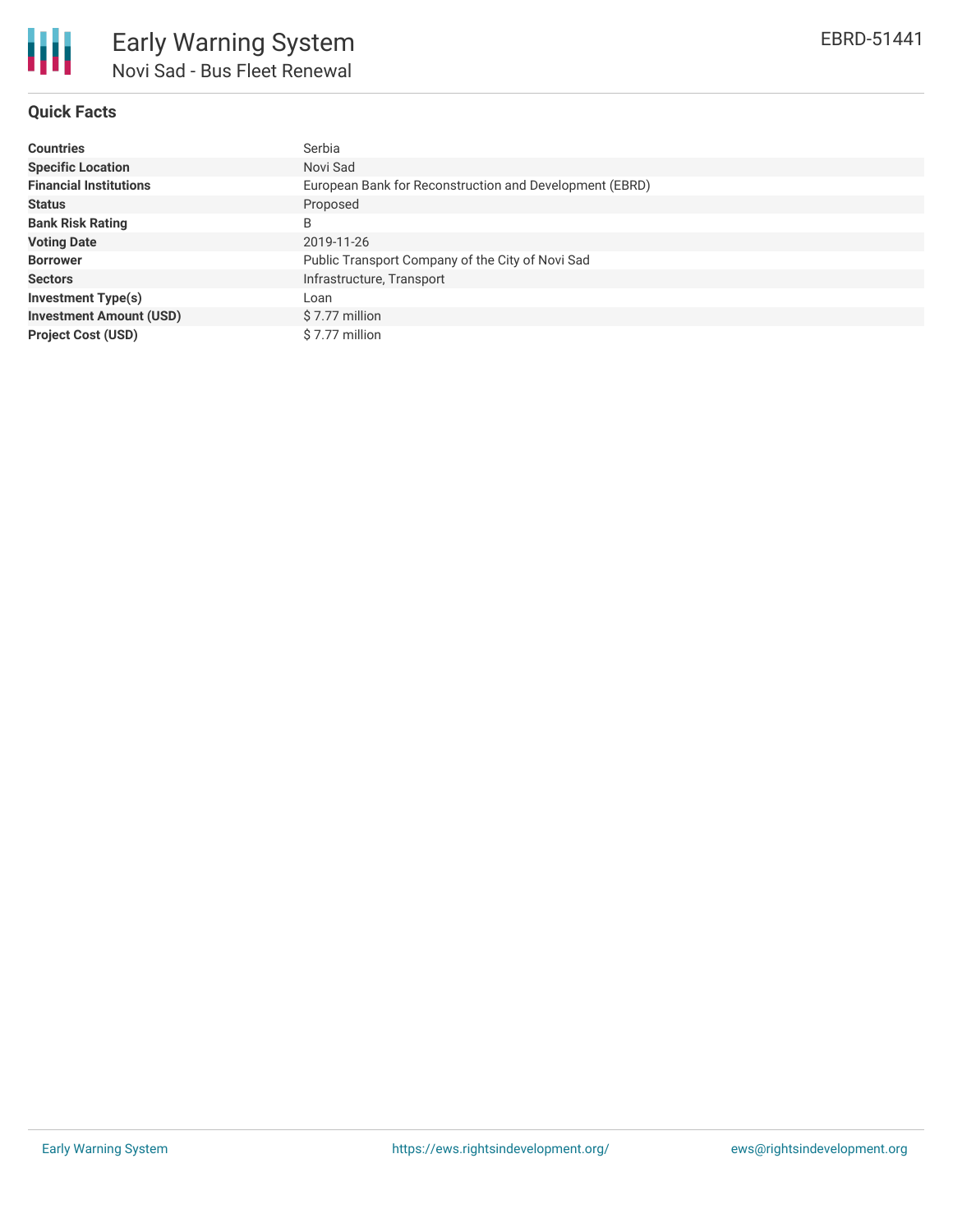

### **Project Description**

According to the Bank's website, this project finances the acquisition of 30 Compressed Natural Gas buses.

This is a sub-project under the Green Cities Framework 2 which is established to provide loans to governments, municipalities, municipal owned and private companies providing municipal services.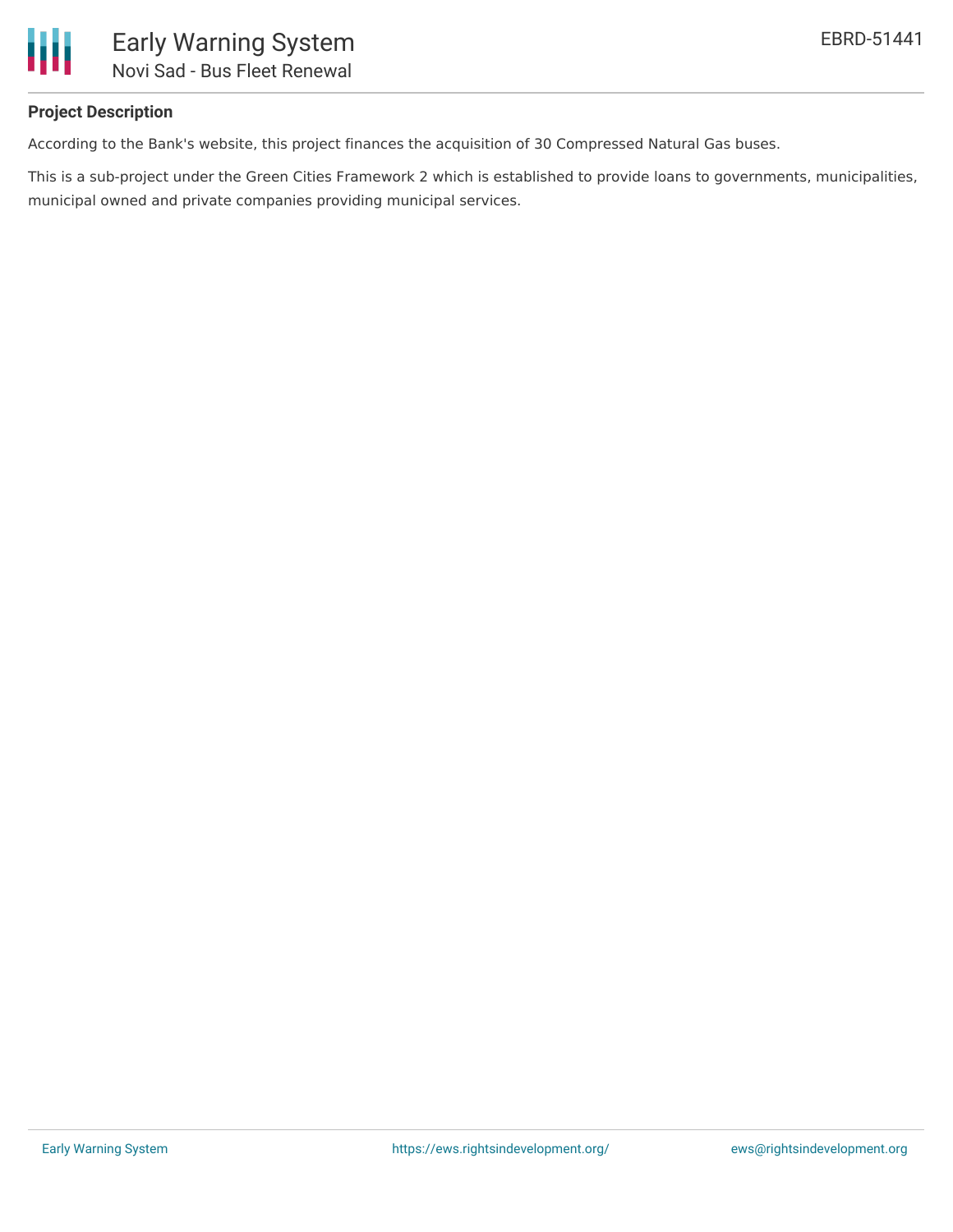

#### **Investment Description**

European Bank for Reconstruction and Development (EBRD)